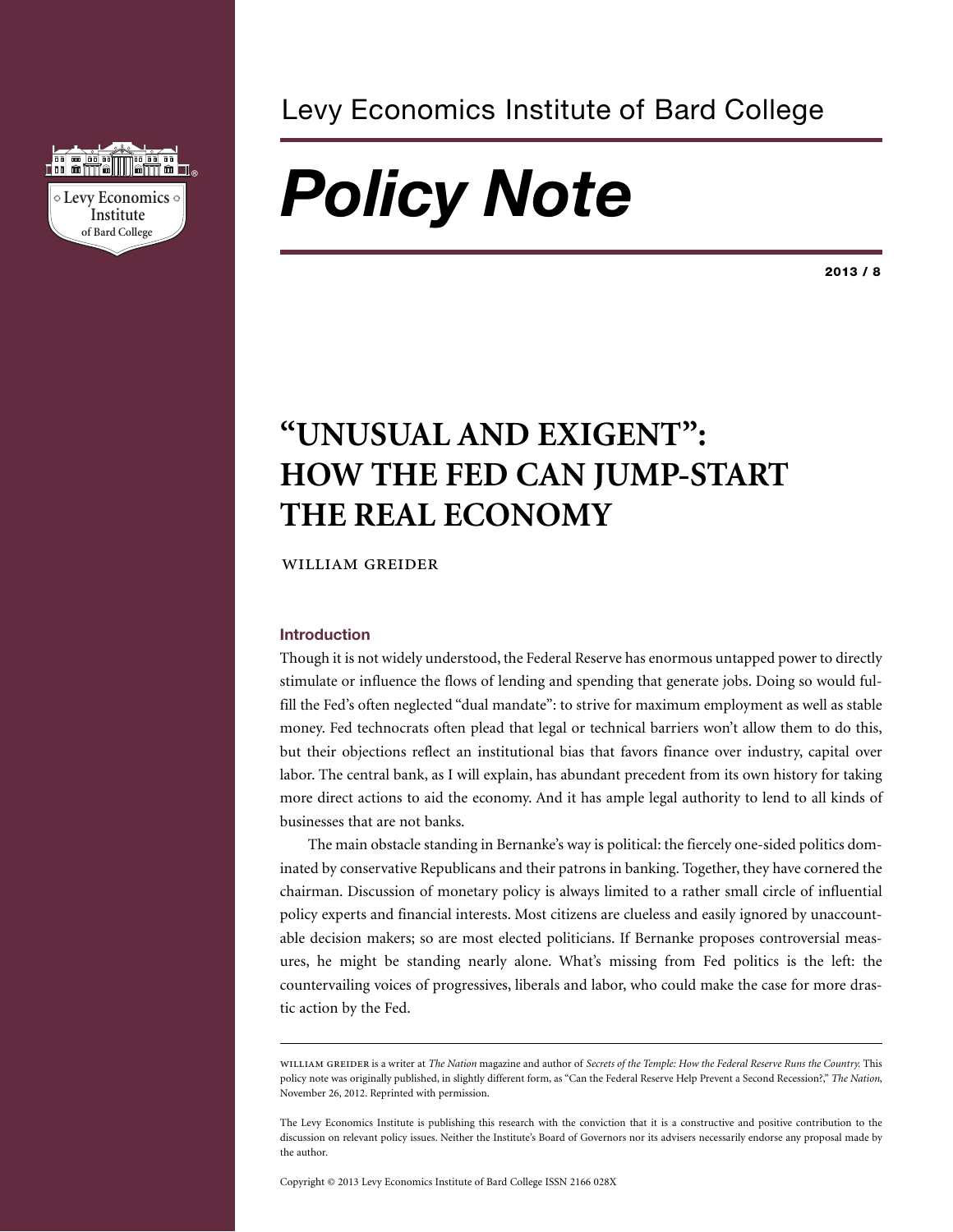My intention for this policy note is to provoke a wider argument. I want progressives to intrude on the privileged circle that talks to the august Federal Reserve and help citizens join the conversation. So long as the insulated central bank maintains its privileged structure—unaccountable to voters but intimately connected to the bankers it regulates—the people are bound to be left out in the cold.

#### **Direct Intervention for the Real Economy**

It's true that a small chorus of liberal economists, notably led by Paul Krugman in *The New York Times*, have criticized the Fed for not moving faster, but their policy prescriptions are mostly tame and within the accepted boundaries of polite discussion. Democrats, with few exceptions, seem to have lost their appetite for provocative ideas, while Republicans are zestfully pushing their crackpot nostrums.

But what else can the Fed chair do? Actually, quite a lot. Instead of pumping more money into the banking system, where much of it feeds speculation, the chairman should figure out how to get it to the sectors of commerce and industry that really need it.

The Fed, for instance, could use its regulatory muscle to unfreeze the risk-averse bankers who are still unwilling to lend—the same bankers whose reckless risk taking nearly brought down the entire system five years ago. The Fed could create special facilities for directed lending (just as it did for the imperiled banking system) that gets the banks to relax lending terms for credit-starved sectors like small business. If bankers refuse to play, it could offer the same deal to financial institutions that are not banks. The Fed could collaborate on delivering debt reduction for millions of underwater home mortgages and the \$1 trillion overhang of student debt (see Greider 2013). It could help organize and finance major infrastructure projects, like modernizing the national electrical grid, building high-speed rail systems, and cleaning up after natural disasters—public works that create jobs the old-fashioned way. The Fed could influence the investment decisions of private capital by backstopping public-private bonds needed to finance the long-neglected overhaul of the nation's common assets.

These are plausible examples of what the central bank might do if it truly tried to fulfill its dual mandate. Orthodox monetary economists will be horrified by such talk: these alternatives, they will say, are technically impossible, maybe even illegal. A few of the suggestions would probably require clarifying legislation and congressional cooperation. But the Fed can carry out direct interventions to help the economy recover, because it has done so before.

#### **Unusual and Exigent Circumstances**

During the Great Depression, the Federal Reserve was given open-ended legal authority to lend to practically anyone if its Board of Governors declared an economic emergency. This remains the law today. The central bank can lend to industrial corporations and small businesses, including partnerships, individuals, and other entities that are not commercial banks or even financial firms. The Fed made thousands of direct loans to private businesses during the New Deal, and the practice continued for 20 years. Only in more recent times has the reigning conservative doctrine insisted that this cannot be done.

The original authorizing legislation for such lending was enacted in 1932 as section 13(3) of the Federal Reserve Act, and the wording was left deliberately vague. An emergency was defined as "unusual and exigent circumstances." Whatever did that mean? In practice, it meant whatever the Board of Governors decided it meant. Fed governors must now get approval from the Treasury secretary, but they do not have to ask Congress for permission.

Section 13(3) is often depicted as antique legislation left over from the New Deal, but the provision is very much alive and active. It was invoked repeatedly at the height of the recent crisis, when the Bernanke Fed intervened massively to rescue the financial system, directing aid to corporations, individual investors, and other nonbank businesses. When Bear Stearns collapsed in the spring of 2008, the Fed declared "unusual and exigent circumstances" to legitimize its rescue of the failed brokerage, with the New York Fed lending \$29 billion to grease the JPMorgan Chase takeover of Bear Stearns. The Fed was rescuing a failed brokerage house, not a bank (and when Lehman Brothers went belly-up a few months later, investors there were outraged that the investment house didn't get the same treatment).

In the fall of 2008, as Wall Street's crisis accelerated, section 13(3) was again invoked to justify a far more controversial intervention: the \$180 billion bailout of American International Group. AIG is not a bank but a giant insurance company, and it was obviously insolvent. Normally, a failed corporation would proceed to bankruptcy court, where its creditors would fight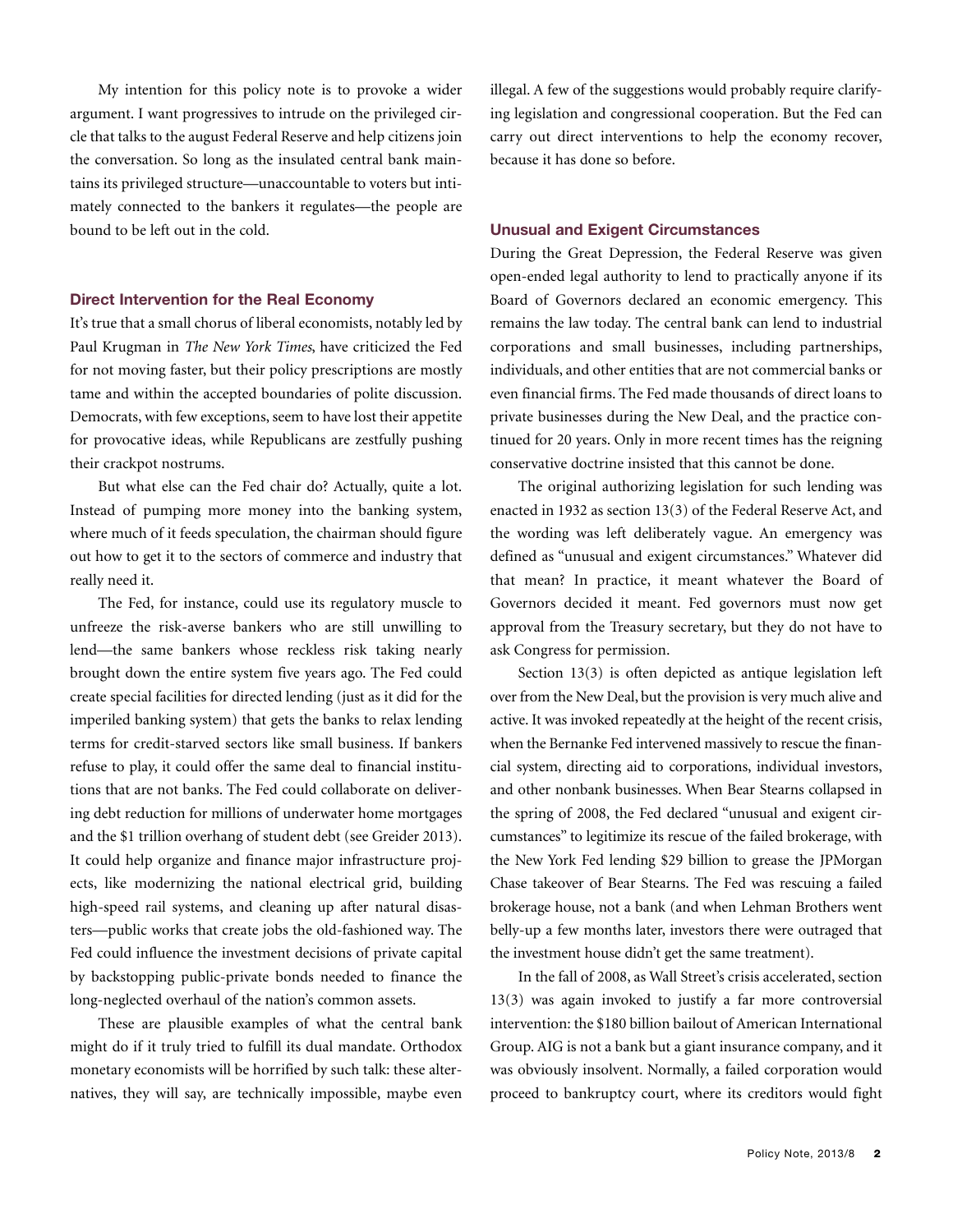over what was left. In this case, the Fed stepped in to save AIG because among its leading creditors facing huge losses were the nation's largest financial institutions: Goldman Sachs, Citigroup, JPMorgan Chase, and others. The Fed used its section 13(3) authority many more times during the crisis, creating liquidity loans and guarantees to protect investors across broad markets—mutual funds, commercial paper, primary dealers, securities lending, and others.

The AIG bailout left a very bad odor with Congress, which later tightened the terms of section 13(3) modestly in order to prevent another such rescue. The Fed can still lend to "individuals, partnerships, and corporations" if they are "unable to secure adequate credit accommodations from other banking institutions." But it can no longer create a special lending facility to protect a single insolvent company. Whether or not these interventions were justified, the point here is that the central bank was willing to save certain corporate enterprises when it believed the consequences of their failure would threaten the largest banking institutions. Yet the Fed declined to do something similar for the overall economy and help millions of indebted homeowners and unemployed workers.

The Federal Reserve had no such inhibitions during the Depression. It became an active lender to nonbank businesses, even to very small mom-and-pop enterprises. Additional New Deal legislation expanded the Fed's role, authorizing direct industrial loans; it was expected to become the government's lead agency. "The entire Federal Reserve System has almost \$280,000,000 to lend for working capital, constituting virtually a revolving fund of that amount for the use of industrial and commercial units," a Federal Reserve Bank of Minneapolis(1934) pamphlet boasted during the Depression..

The Fed did make a lot of loans, but it was swiftly eclipsed by the Reconstruction Finance Corporation, a more aggressive and effective New Deal agency that supervised corporate workouts, much like the Obama administration's rescue of the auto industry. The Fed's industrial lending was eventually halted in the 1950s, but the practice appeared again in 1970, when the Nixon administration urged the Fed to intervene on behalf of the debt-ridden Penn Central Railroad. The administration and the central bank worried that the collapse of this industrial corporation would spark a financial crisis. So the Fed assured bankers it would back them up. Some critics say the Penn Central rescue was an early harbinger of the "too big to fail" phenomenon.

#### **Redirecting the Power of Money Creation**

Bernanke should draw upon the Fed's New Deal experiences to demonstrate what is possible now and what to avoid. Of course, our current troubles are not nearly as bad as the horrendous unwinding that occurred from 1929 to 1933. But this crisis is not over, as Bernanke knows. He is anxious to avoid a bloody repeat of the full catastrophe. But the central bank has a blind spot. It knows a lot about macroeconomics and the daunting complexities of finance, but not so much about the everyday business savvy needed to succeed in the real economy.

The Federal Reserve's most distinctive asset is money—its awesome and somewhat mysterious power to create money and inject it into the economy by buying financial assets of one kind or another. If that power is abused, it can destabilize society. In an economic crisis, however, the money-creation power can be harnessed to public purposes and used to restore order and justice. That is essentially what Bernanke's Fed attempted during the recent crisis when it created those surplus trillions for banking. The fact that the strategy did not entirely succeed suggests that maybe this power should be applied in a different direction.

Fed money is not exactly "free," but it has this great virtue for government: it doesn't cost the taxpayers anything. Fed expenditures do not show up in the federal budget, nor do they add anything to the national debt. In a sense, this freshly created money belongs to the people—all of us—and can be used in unusual ways to advance the shared public interest. Lincoln did this when he printed "greenbacks" during the Civil War. Various Fed governors have done it when they were faced with "unusual and exigent circumstances." There are worthy opportunities awaiting the Fed's attention.

Jane D'Arista, author of *The Evolution of U.S. Finance* and a leading reform advocate, insists that the central bank has numerous levers to drive reluctant bankers to support a vigorous recovery with more plentiful lending. "The Federal Reserve as an instrument of credit policy is weak, and right now we need it to be strong," she said.

The Fed could alter reserve requirements to punish bankers or reward them. It could stop paying interest on the enormous idle reserves banks are now sitting on and start charging a penalty rate for banks that won't use their lending capacity. The Fed can steer banks to neglected categories of lending—small businesses, for instance—by lowering the reserve requirement on those loans. Above all, D'Arista believes, the Fed can simultaneously begin to reform the banking system from the bottom up.